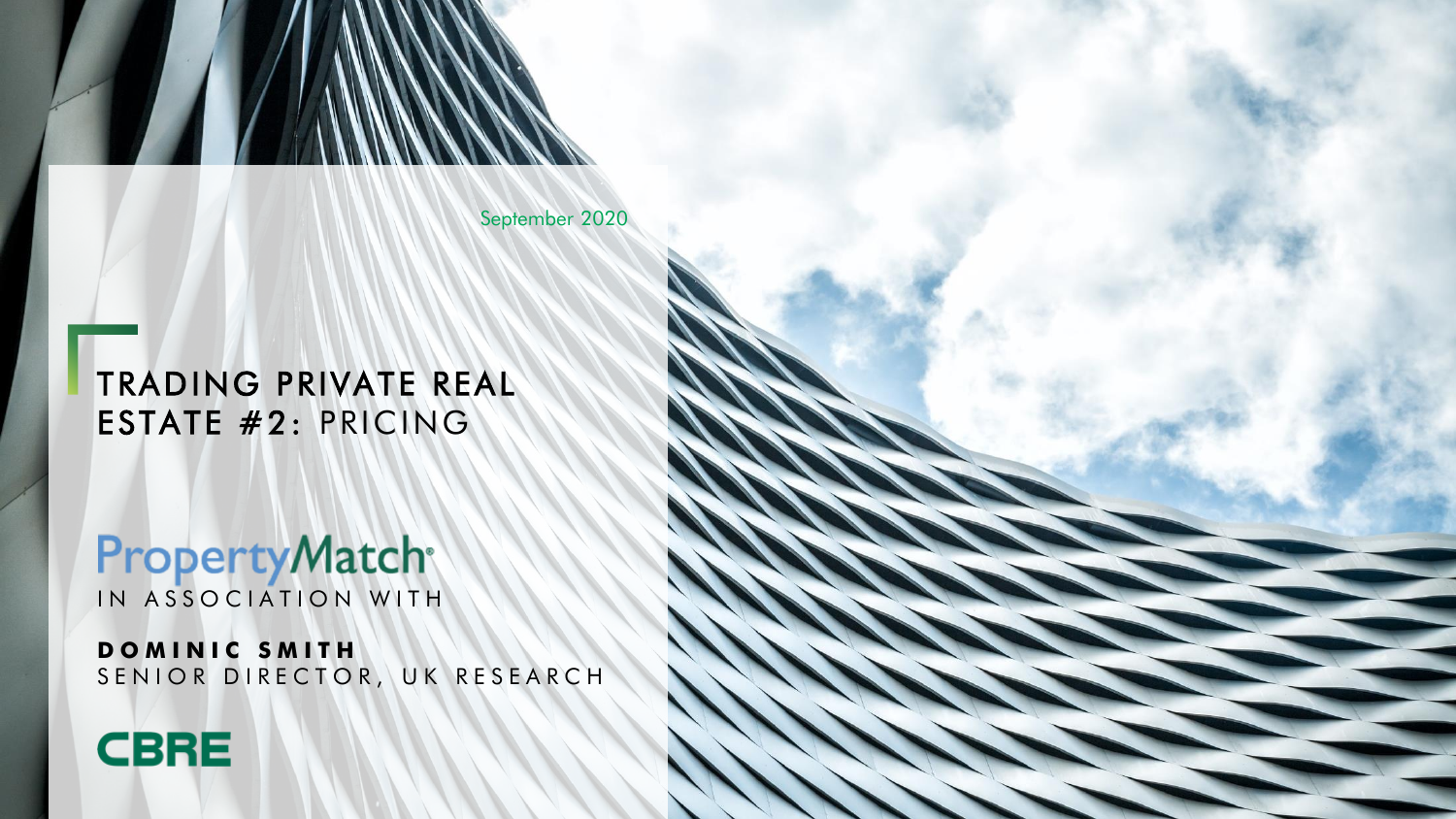### **PRICING & PERFORMANCE: KEY FINDINGS**



We are able to create PropertyMatch Indices for funds and groups of funds, using a mix of trade and pricing data.

By comparing indices of direct property, REIT and secondary fund pricing, we observe that REIT indices lead the other two, which are strongly correlated.

The PropertyMatch UK Balanced Funds Index price appears cheap relative to the performance of the direct market and given the recent recovery in REITs.



Within the UK Balanced Funds cohort, pricing and performance is highly correlated, suggesting investors may benefit from an opportunistic approach to secondary market pricing rather than more rigid manager selection.

Historically, 1 and 3 year performance has arguably been a little better in periods following purchases at discount than at premium to NAV of UK Balanced funds.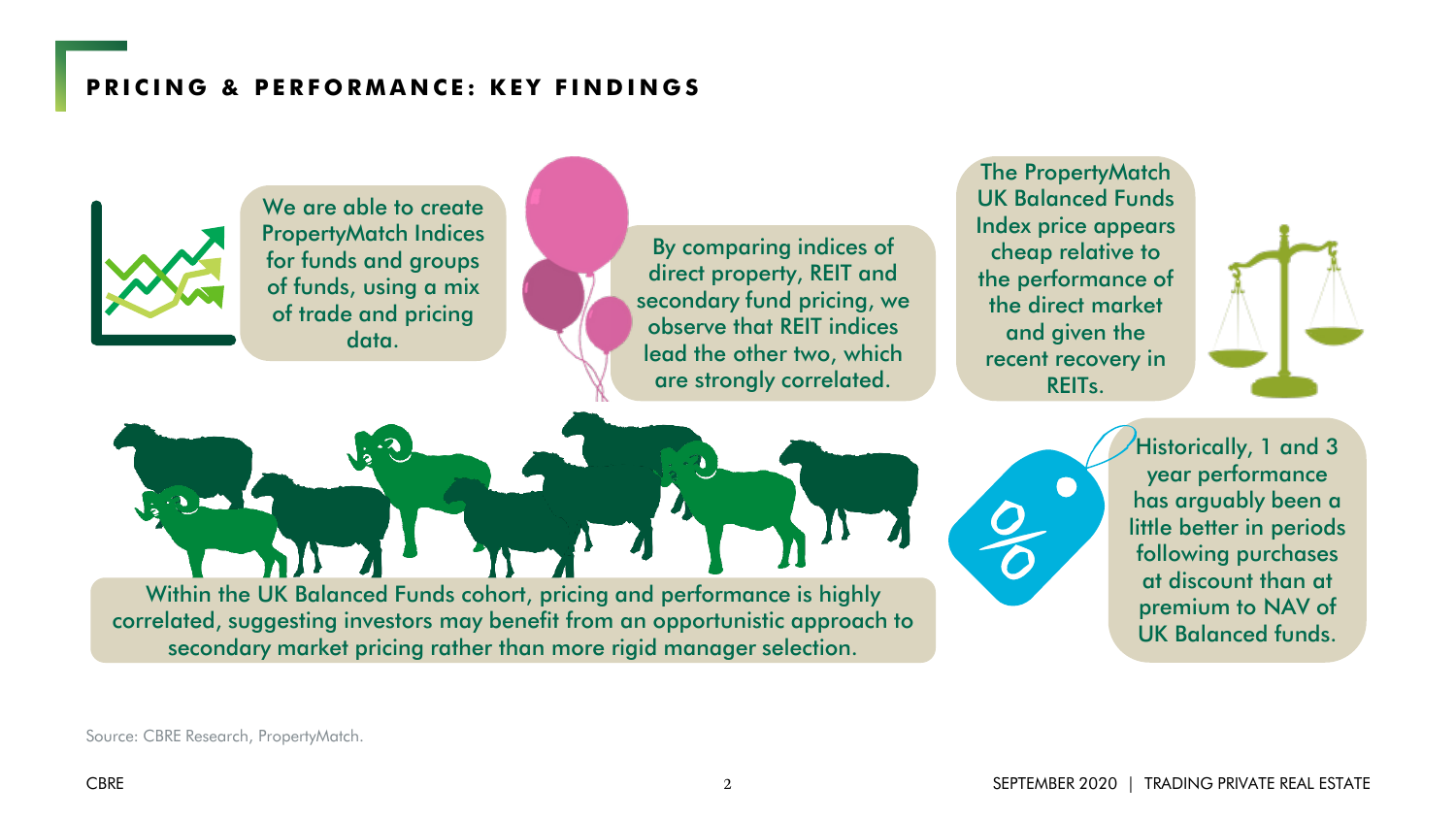#### **B A C K G R O U N D**

This report on Pricing aspects of the secondary market in private real estate funds is the second in our initial series.

> Launching alongside this report are companion pieces looking at Liquidity and Strategy.

> > All draw on PropertyMatch's unique dataset of £10bn+ of deals and pricing information over ten years.

> > > Further reports will follow in Q4 2020 on these and other aspects of the market, and regular pricing indices will be launched in 2021.

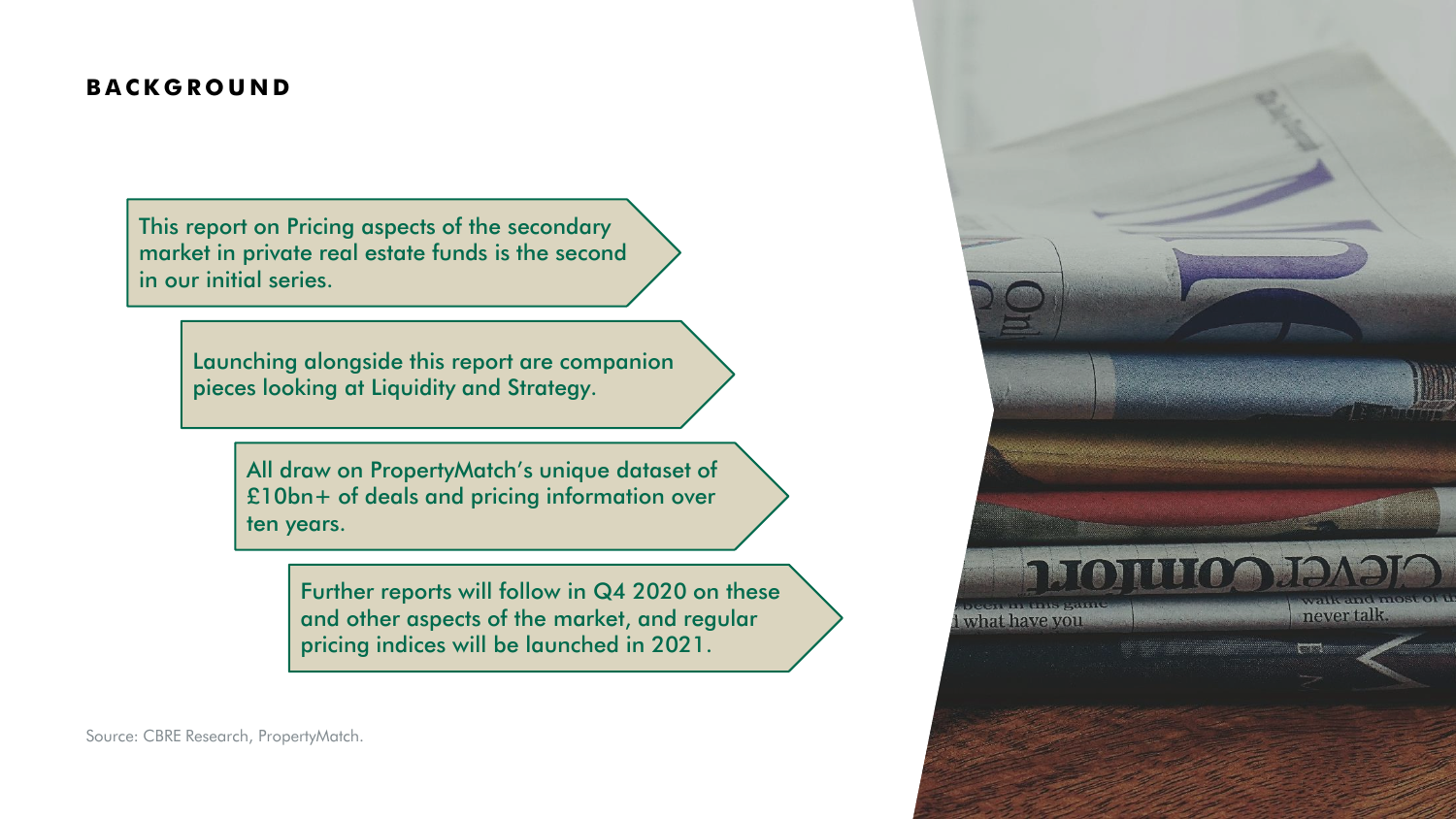With funds not always traded each month, it is necessary if creating a monthly pricing series to use other data where pricing gaps exist. Establishing a hierarchy and relative strength of different data points is important, not least for when fund series are combined.

| Data Item(s)                                                                                               | <b>Data Strength Score</b> |  |  |  |
|------------------------------------------------------------------------------------------------------------|----------------------------|--|--|--|
| Trade month <sub>0</sub>                                                                                   | 10                         |  |  |  |
| Bid & Offer month <sub>0</sub>                                                                             | 9                          |  |  |  |
| Trade month <sub>-1</sub>                                                                                  | 8                          |  |  |  |
| Bid month <sub>0</sub> and Bid & Offer month <sub>11</sub>                                                 | 7                          |  |  |  |
| Bid & Offer month <sub>-1</sub>                                                                            | 6                          |  |  |  |
| Trade month <sub>-2</sub>                                                                                  | 5                          |  |  |  |
| Bid month <sub>-1</sub> and Bid & Offer month <sub>-2</sub><br>Offer month $_1$ and Bid & Offer month $_2$ | 4                          |  |  |  |
| Bid & Offer month <sub>2</sub>                                                                             | 3                          |  |  |  |
| Trade month $\alpha$                                                                                       | $\overline{2}$             |  |  |  |
| Bid month <sub>-2</sub> and Bid & Offer month <sub>-3</sub>                                                | $\overline{2}$             |  |  |  |
| Bid & Offer month $\alpha$                                                                                 | $\overline{2}$             |  |  |  |
| Bid month <sub>-3</sub>                                                                                    |                            |  |  |  |

Source: CBRE Research, PropertyMatch.

In an ideal world, funds would trade every month (if not every day!) and creating a monthly price series at fund level would be simple.

This doesn't occur in reality, and so it is necessary to draw on other data – strong, but less so than actual trading data – to try to establish what pricing would have been had funds traded.

We have set out what we believe is the hierarchy of alternative data sources to a trade in the current month, as well as the relative value of those different data sources. This latter is useful to establish a margin of error around fund series and around amalgamated series seeking to combine a number of funds – it allows us to avoid false equivalencies by showing the extent to which data at different points for the same fund and / or different funds at the same time is more or less reflective of traded reality.

There is a danger of over-complicating matters in coming up with a methodology like this, and we have tried to combine rigour with simplicity. Overall, we have (as hopefully would be expected) placed greater value on trading data over pricing data, and greater value on current data rather than historic data.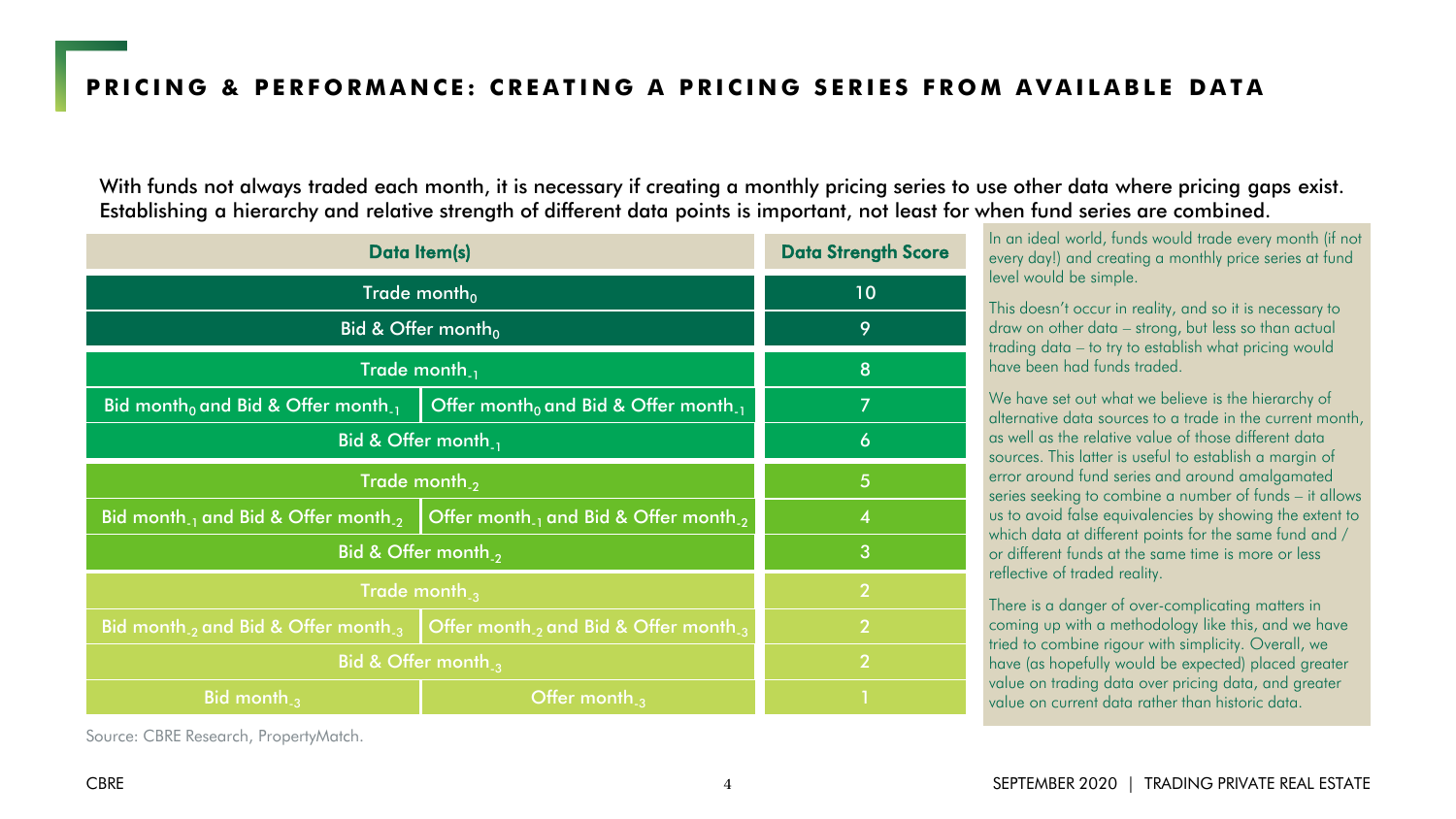#### PROPERTYMATCH INDEX, FUND LEVEL, EXAMPLE OF BLACKROCK UK PROPERTY FUND

Using the example of BlackRock UK Property Fund, we can see (for a very liquid fund) how the PropertyMatch Index price has evolved over time, and how at certain points a lack of liquidity leads to an increase in uncertainty of the Index price

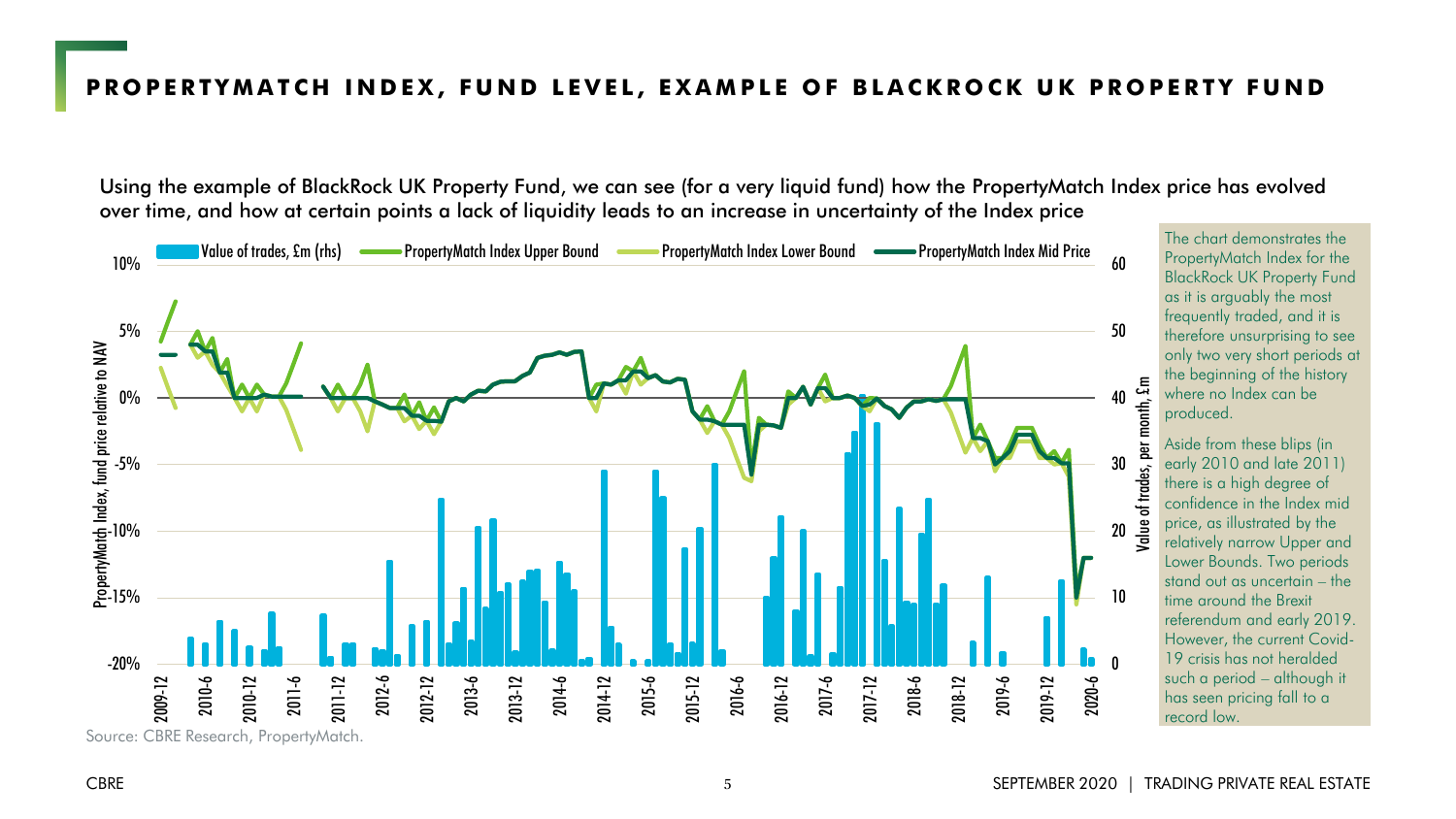#### **PROPERTYMATCH INDEX, FUND LEVEL, 12 UK BALANCED FUNDS**

The PropertyMatch Index for 12 UK Balanced funds shows a high degree of synchronicity in pricing movement, but a fairly wide range of premium/discount to NAV through time.

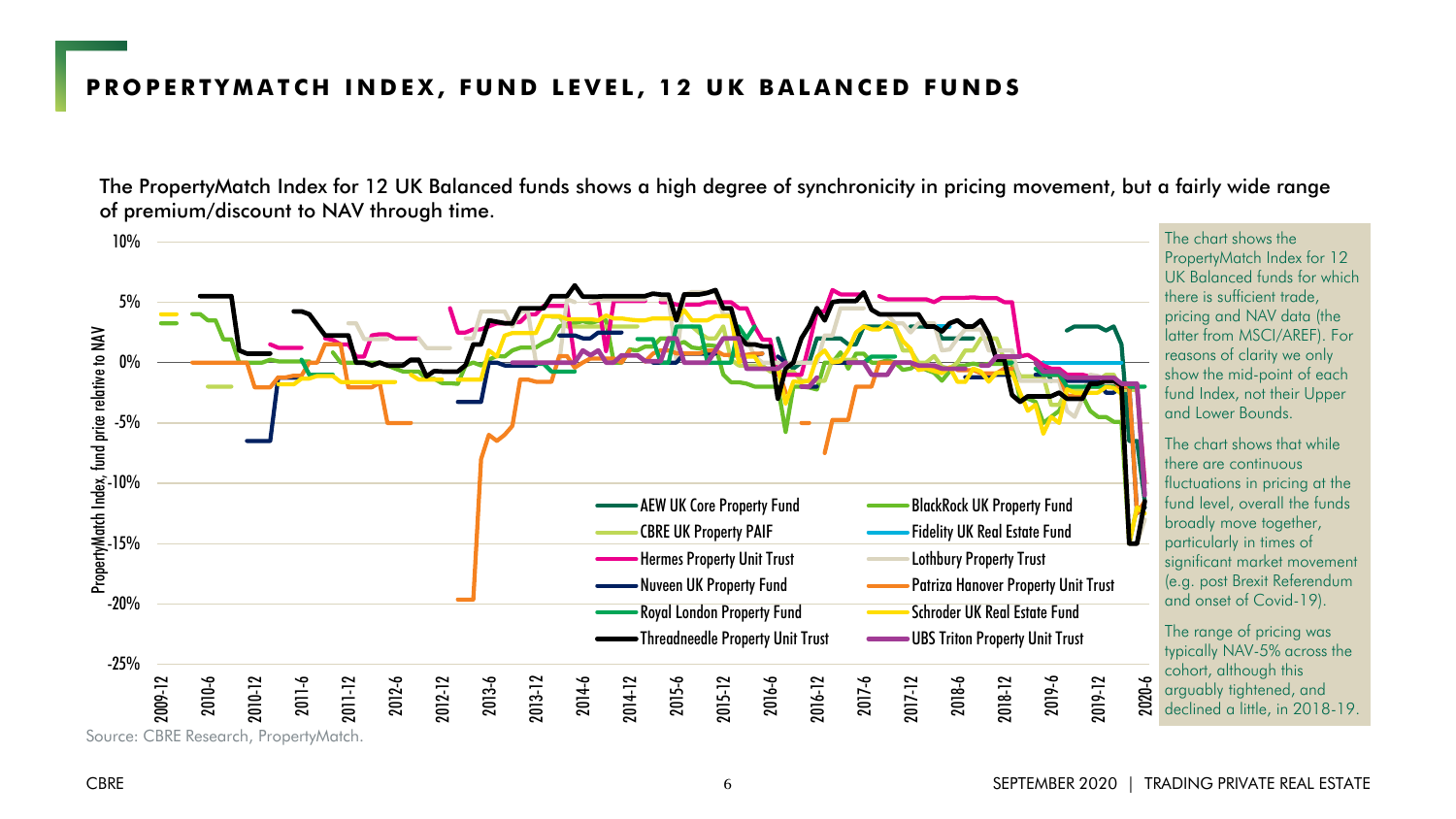#### **P R O P E R T Y M A T C H U K B A L A N C E D F U N D S C O M P O S I T E I N D E X**

Combining 12 UK Balanced funds into a single Index (weighted by NAV) gives a clearer, broad picture of the path of the market over the last ten years or so. In the immediate aftermath of Covid-19, pricing is as discounted (relative to NAV) as it ever has been.

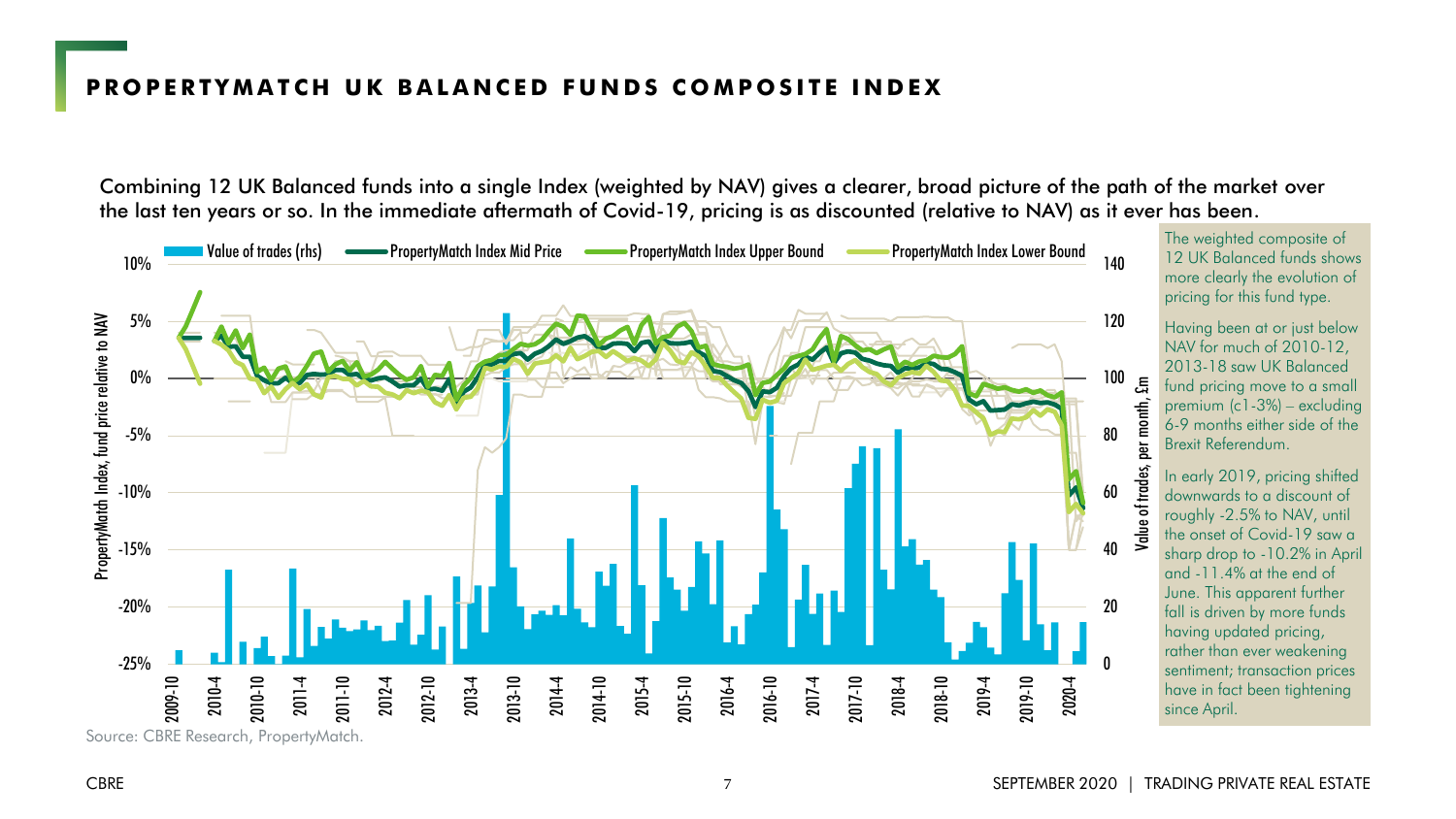#### **PROPERTYMATCH UK BALANCED FUNDS COMPOSITE INDEX, CORRELATIONS**

The investment performance of UK Balanced funds is strongly correlated, so it is unsurprising to also see very high correlation of PropertyMatch Index history. Larger size tends to bring with it better trading and pricing data and higher correlation with other funds.

|                                          | <b>Core</b><br>Property Fund<br>AEW UK | š<br>Property Fund<br><b>BlackRock</b> | Property<br>š<br>CBRE<br>PAIF | Real<br>Fidelity UK R<br>Estate Fund | Hermes Property<br>Unit Trust | Lothbury Property<br>E | Fund<br>š<br>Property<br>Nuveen <sup>1</sup> | Property Unit Trust<br>Hanover<br>Patriza | Property Fund<br>London<br>Royal | <b>Real</b><br>Schroder UK<br>Estate Fund | Property Unit Trust<br>Threadneedle | Property<br>Tritor<br>Unit Trust<br><b>San</b> | š<br>PropertyMatch<br><b>Balanced Fr</b><br>Composite | Total PropertyMatch<br>Strength<br>Score<br>Index | PropertyMatch<br>Strength<br>Score<br>Aver.<br>Index | <b>MSCI / AREF NAV,<br/>Jun-2020</b> |
|------------------------------------------|----------------------------------------|----------------------------------------|-------------------------------|--------------------------------------|-------------------------------|------------------------|----------------------------------------------|-------------------------------------------|----------------------------------|-------------------------------------------|-------------------------------------|------------------------------------------------|-------------------------------------------------------|---------------------------------------------------|------------------------------------------------------|--------------------------------------|
| <b>AEW UK Core Property Fund</b>         | 1.000                                  | 0.818                                  | 0.728                         | 0.152                                | 0.622                         | 0.796                  | 0.792                                        | 0.681                                     | 0.357                            | 0.849                                     | 0.760                               | 0.745                                          | 0.849                                                 | 218                                               | 5.6                                                  | 277                                  |
| <b>BlackRock UK Property Fund</b>        | 0.818                                  | 1.000                                  | 0.677                         | 0.617                                | 0.697                         | 0.887                  | 0.590                                        | 0.307                                     | 0.504                            | 0.882                                     | 0.882                               | 0.604                                          | 0.933                                                 | 1,139                                             | 9.1                                                  | 3,139                                |
| <b>CBRE UK Property PAIF</b>             | 0.728                                  | 0.677                                  | 1.000                         | 0.763                                | 0.754                         | 0.747                  | 0.752                                        | 0.592                                     | 0.481                            | 0.807                                     | 0.673                               | 0.755                                          | 0.778                                                 | 540                                               | 7.6                                                  | 1,474                                |
| <b>Fidelity UK Real Estate Fund</b>      | 0.152                                  | 0.617                                  | 0.763                         | 1.000                                | 0.884                         | 0.644                  | 0.646                                        | 0.590                                     | 0.733                            | 0.477                                     | 0.747                               | 0.435                                          | 0.704                                                 | 60                                                | 3.3                                                  | $\ddotsc$                            |
| <b>Hermes Property Unit Trust</b>        | 0.622                                  | 0.697                                  | 0.754                         | 0.884                                | 1.000                         | 0.726                  | 0.590                                        | 0.291                                     | 0.647                            | 0.729                                     | 0.757                               | 0.694                                          | 0.818                                                 | 757                                               | 7.2                                                  | .382                                 |
| <b>Lothbury Property Trust</b>           | 0.796                                  | 0.887                                  | 0.747                         | 0.644                                | 0.726                         | 1.000                  | 0.747                                        | 0.321                                     | 0.581                            | 0.864                                     | 0.904                               | 0.615                                          | 0.929                                                 | 670                                               | 7.0                                                  | ,593                                 |
| Nuveen UK Property Fund                  | 0.792                                  | 0.590                                  | 0.752                         | 0.646                                | 0.590                         | 0.747                  | 1.000                                        | 0.519                                     | 0.457                            | 0.767                                     | 0.677                               | 0.725                                          | 0.729                                                 | 425                                               | 5.1                                                  | 165                                  |
| Patriza Hanover Property Unit Trust      | 0.681                                  | 0.307                                  | 0.592                         | 0.590                                | 0.291                         | 0.32                   | 0.519                                        | 1.000                                     | 0.492                            | 0.368                                     | 0.380                               | 0.701                                          | 0.457                                                 | 704                                               | 6.3                                                  | 486                                  |
| Royal London Property Fund               | 0.357                                  | 0.504                                  | 0.48                          | 0.733                                | 0.647                         | 0.581                  | 0.457                                        | 0.492                                     | 1.000                            | 0.572                                     | 0.552                               | 0.434                                          | 0.583                                                 | 218                                               | 4.2                                                  | 381                                  |
| Schroder UK Real Estate Fund             | 0.849                                  | 0.882                                  | 0.807                         | 0.477                                | 0.729                         | 0.864                  | 0.767                                        | 0.368                                     | 0.572                            | .000                                      | 0.911                               | 0.627                                          | 0.953                                                 | 959                                               | 8.4                                                  | 2.255                                |
| Threadneedle Property Unit Trust         | 0.760                                  | 0.882                                  | 0.673                         | 0.747                                | 0.757                         | 0.904                  | 0.677                                        | 0.380                                     | 0.552                            | 0.911                                     | 1.000                               | 0.555                                          | 0.952                                                 | 1,011                                             | 8.4                                                  | 1,447                                |
| <b>UBS Triton Property Unit Trust</b>    | 0.745                                  | 0.604                                  | 0.755                         | 0.435                                | 0.694                         | 0.615                  | 0.725                                        | 0.701                                     | 0.434                            | 0.627                                     | 0.555                               | 1.000                                          | 0.692                                                 | 487                                               | 6.3                                                  | 876                                  |
| PropertyMatch Balanced Fund Composite    | 0.849                                  | 0.933                                  | 0.778                         | 0.704                                | 0.818                         | 0.929                  | 0.729                                        | 0.457                                     | 0.583                            | 0.953                                     | 0.952                               | 0.692                                          | 1.000                                                 | 1,020                                             | 8.0                                                  | 13,475                               |
|                                          |                                        |                                        |                               |                                      |                               |                        |                                              |                                           |                                  |                                           |                                     |                                                |                                                       |                                                   |                                                      |                                      |
| Total PropertyMatch Index Strength Score | 218                                    | 1,139                                  | 540                           | 60                                   | 757                           | 670                    | 425                                          | 704                                       | 218                              | 959                                       | 1,011                               | 487                                            | 1,020                                                 |                                                   |                                                      |                                      |
| Ave. PropertyMatch Index Strength Score  | 5.6                                    | 9.1                                    | 7.6                           | 3.3                                  | 7.2                           | 7.0                    | 5.1                                          | 6.3                                       | 4.2                              | 8.4                                       | 8.4                                 | 6.3                                            | 8.0                                                   |                                                   |                                                      |                                      |
| MSCI / AREF NAV, Jun-2020                | 277                                    | 3,139                                  | 1,474                         |                                      | 1,382                         | 1,593                  | 165                                          | 486                                       | 381                              | 2,255                                     | 1,447                               | 876                                            | 13,475                                                |                                                   |                                                      |                                      |

Source: CBRE Research, MSCI, PropertyMatch. Note: Correlation coefficients >0.75 are in bold.

The table shows Dec-09 to Jun-20 correlations between the PropertyMatch Index of 12 UK Balanced Funds and the Composite Index, and data on fund size and Index Strength Score (a higher figure indicating more and more accurate trading and pricing data over time).

The funds are highly correlated with each other and with the overall Index, with size tending to increase correlation as well as data quality. This suggests that investors may be rewarded for having a flexible outlook on the specific funds they invest in; if (particularly large) funds are interchangeable, tactical pricing opportunities on entry and exit may drive out-performance more than fund selection.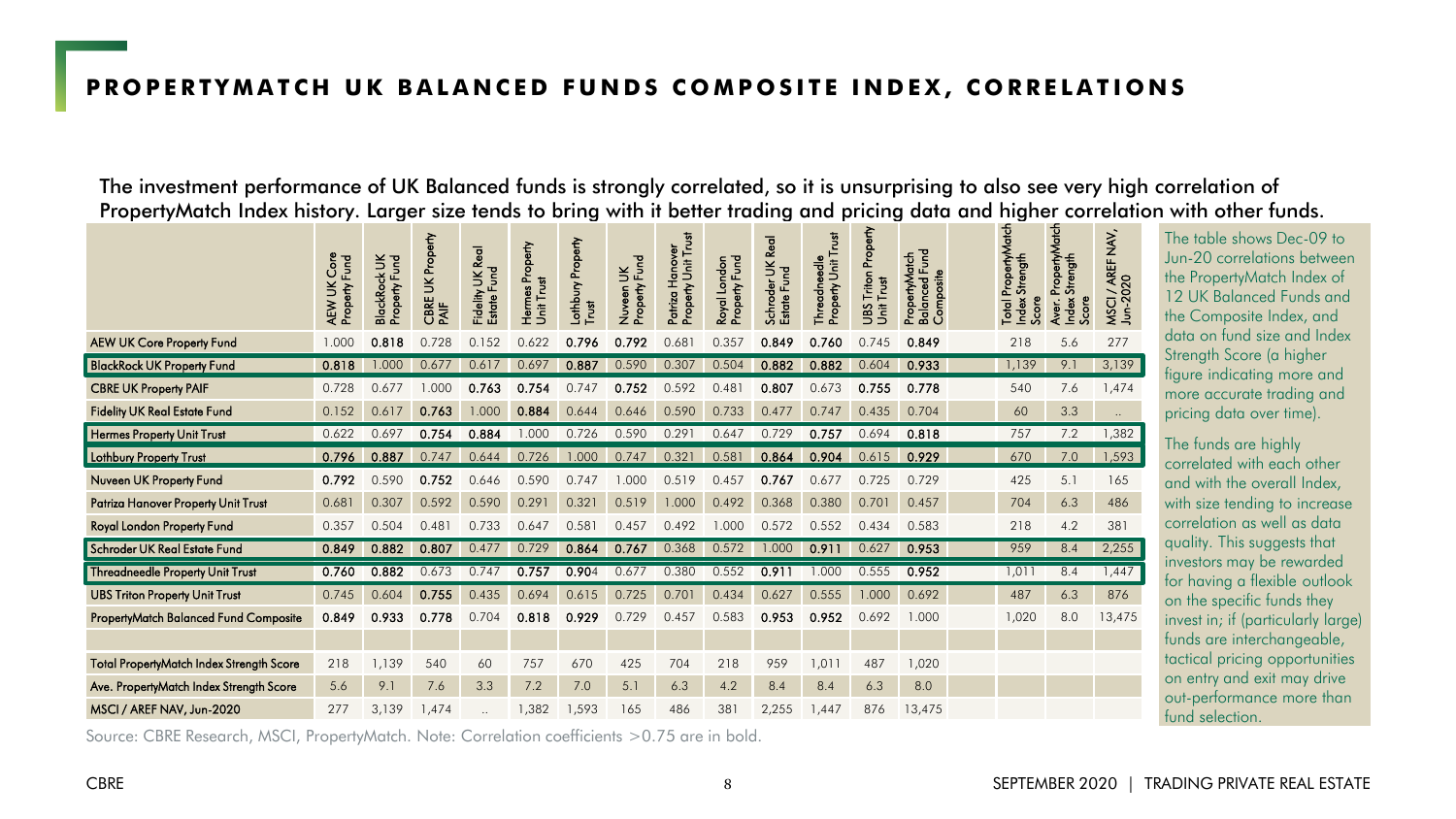#### **PROPERTYMATCH UK BALANCED FUNDS COMPOSITE INDEX VS COMPARABLES**

The PropertyMatch UK Balanced Fund Index is strongly correlated with the CBRE Monthly Index. By historic standards, this relationship suggests the recent correction in pricing may be overdone, a view backed up by the recovery in REIT pricing, a leading indicator of both.



The chart to the left plots the PropertyMatch UK Balanced Funds Index, CBRE Monthly Index and the EPRA UK Diversified Index. The first two are very strongly correlated, while the latter is a leading indicator of both; thus, what happens to REITs usually also happens within a couple of months to direct property and secondary fund pricing.

The chart to the right plots observations on the PropertyMatch UK Balanced Funds Index against the CBRE Monthly Index. The strength of the relationship is clear, though it has strained a little of late. Arguably, secondary fund pricing has corrected further than would be expected – a view perhaps backed up by the recent sharp upturn in REIT prices.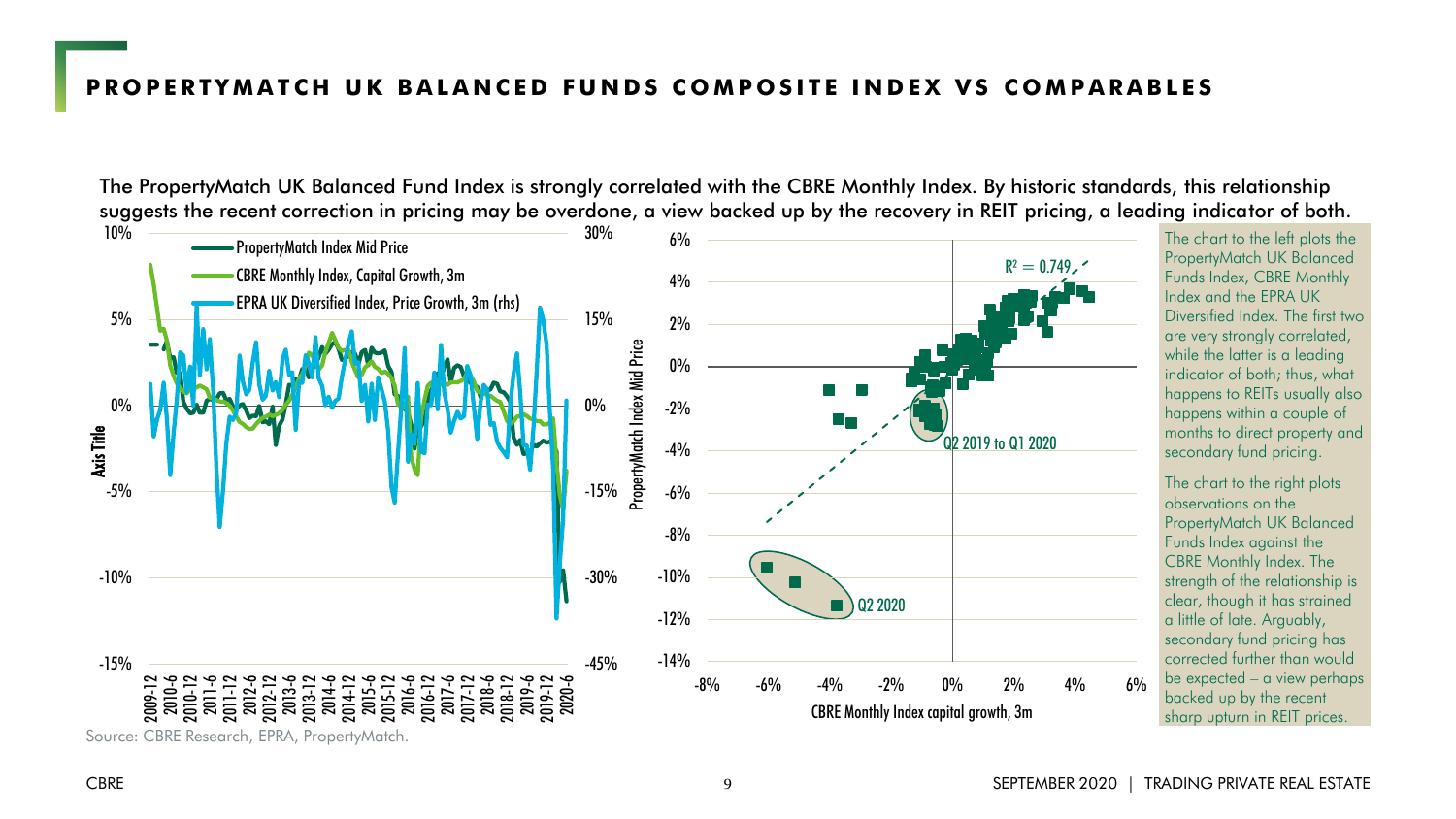In general, ProperytMatch Index pricing moves with performance of the underlying fund, suggesting secondary market pricing moves synchronously with fund performance.

|                                       |                                |             | Quarterly total return correlation with PropertyMatch Index |                               |                                | Quarterly total return correlation with quarterly change in<br>PorpertyMatch Index | For the 12 UK Balanced<br>Funds the table shows the |                               |                                                               |  |
|---------------------------------------|--------------------------------|-------------|-------------------------------------------------------------|-------------------------------|--------------------------------|------------------------------------------------------------------------------------|-----------------------------------------------------|-------------------------------|---------------------------------------------------------------|--|
|                                       | PropertyMatch<br>Index 1Q Lead | No lead/lag | PropertyMatch<br>Index $1Q$ Lag                             | PropertyMatch<br>Index 2Q Lag | PropertyMatch<br>Index 1Q Lead | No lead/lag                                                                        | PropertyMatch<br>Index $1Q$ Lag                     | PropertyMatch<br>Index 2Q Lag | correlation with fund<br>performance (total return            |  |
| AEW UK Core Property Fund             | 0.059                          | 0.675       | 0.745                                                       | 0.380                         | 0.207                          | 0.655                                                                              | 0.608                                               | 0.260                         | from MSCI / AREF) and each<br>fund's PropertyMatch Index      |  |
| <b>BlackRock UK Property Fund</b>     | 0.776                          | 0.729       | 0.771                                                       | 0.417                         | 0.329                          | 0.265                                                                              | 0.315                                               | $-0.202$                      | price. Correlations are shown<br>with the Index price as both |  |
| <b>CBRE UK Property PAIF</b>          | 0.662                          | 0.812       | 0.590                                                       | 0.397                         | 0.080                          | 0.489                                                                              | 0.357                                               | 0.046                         | lead and lag indicator.                                       |  |
| <b>Fidelity UK Real Estate Fund</b>   | 0.651                          | 0.821       | 0.955                                                       | 0.528                         | $\ddots$                       | $\ddotsc$                                                                          | $\ldots$                                            | $\cdot$ .                     | In general it can be seen that<br>the strongest relationships |  |
| <b>Hermes Property Unit Trust</b>     | 0.463                          | 0.692       | 0.597                                                       | 0.457                         | 0.288                          | 0.682                                                                              | 0.373                                               | 0.139                         | are generally observed with<br>no lag or when the             |  |
| Lothbury Property Trust               | 0.488                          | 0.600       | 0.638                                                       | 0.288                         | 0.136                          | 0.328                                                                              | 0.355                                               | $-0.059$                      | PorpertyMatch Index price is                                  |  |
| Nuveen UK Property Fund               | 0.385                          | 0.400       | 0.600                                                       | 0.353                         | $-0.139$                       | 0.209                                                                              | 0.480                                               | 0.181                         | lagged by a quarter. This<br>suggests that secondary          |  |
| Patriza Hanover Property Unit Trust   | 0.086                          | 0.465       | 0.721                                                       | 0.576                         | 0.297                          | 0.410                                                                              | 0.130                                               | $-0.256$                      | market pricing either moves<br>with or slightly after fund    |  |
| Royal London Property Fund            | 0.434                          | 0.486       | 0.360                                                       | 0.782                         | $-0.006$                       | 0.257                                                                              | $-0.224$                                            | 0.361                         | performance; an<br>improvement in pricing for                 |  |
| Schroder UK Real Estate Fund          | 0.784                          | 0.778       | 0.812                                                       | 0.611                         | 0.198                          | 0.299                                                                              | 0.288                                               | 0.045                         | example likely means a                                        |  |
| Threadneedle Property Unit Trust      | 0.670                          | 0.804       | 0.677                                                       | 0.473                         | 0.171                          | 0.431                                                                              | 0.134                                               | $-0.012$                      | recent or current<br>improvement in fund return,              |  |
| <b>UBS Triton Property Unit Trust</b> | 0.484                          | 0.680       | 0.529                                                       | 0.458                         | 0.078                          | 0.555                                                                              | 0.417                                               | 0.442                         | not necessarily (sadly) a<br>tuture one.                      |  |

Source: CBRE Research, MSCI, PropertyMatch. Note: Strongest correlation coefficients in each section are in bold.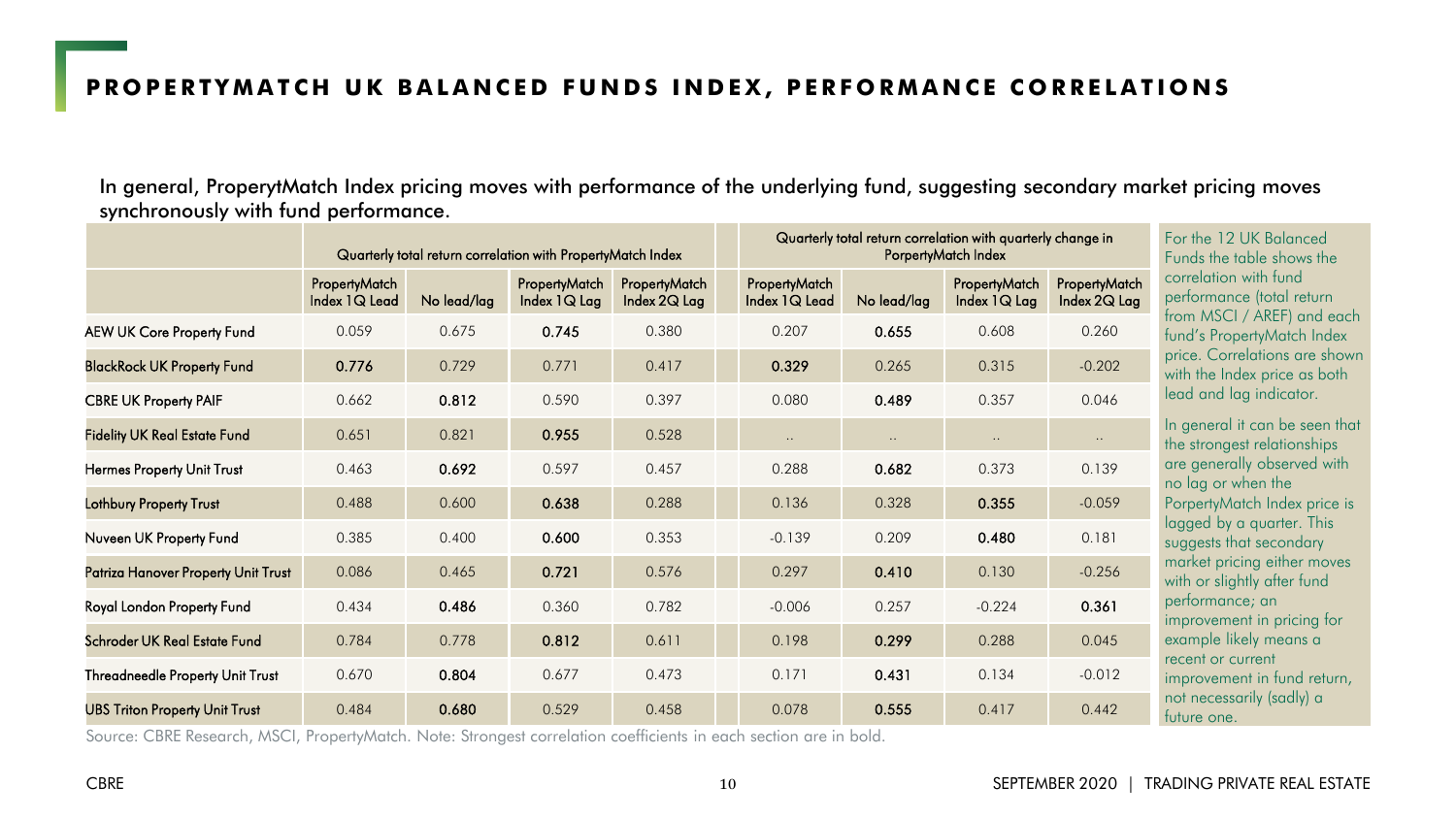There is only a weak relationship between the PropertyMatch Index price and subsequent performance. Indeed, when factoring in the pricing gain, arguably investors receive better performance from buying when funds are priced at a discount to NAV.

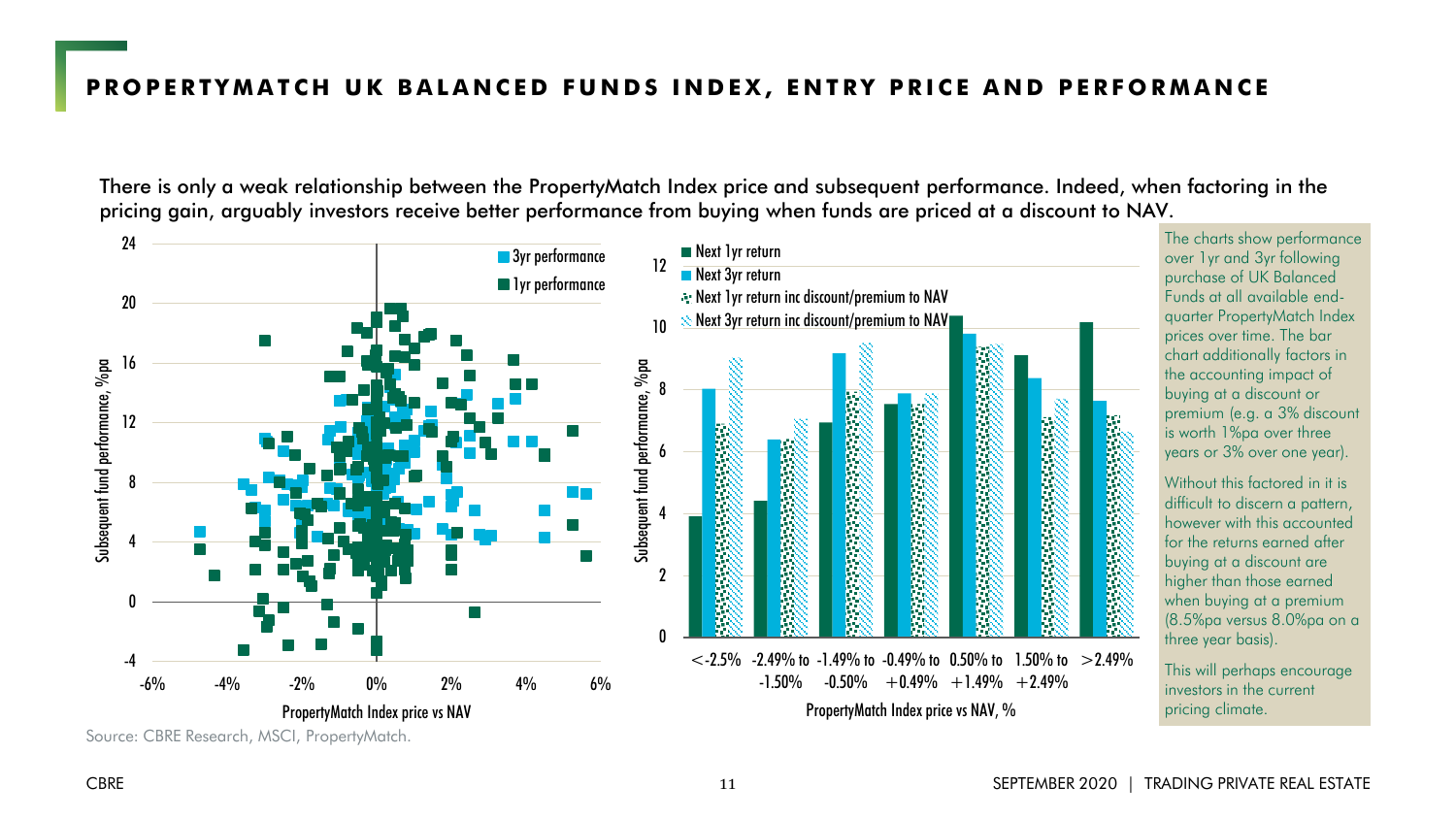## DISCLAIMERS AND WAIVERS

#### IMPORTANT INFORMATION

This material has been prepared by CBRE Indirect Investment Services Limited trading as PropertyMatch, in association with CBRE Research (CBRE) employing appropriate expertise, and in the belief that it is fair and not misleading. Although CBRE believes its views reflect market conditions on the date of this presentation, they are subject to significant uncertainties and contingencies, many of which are beyond CBRE's control.

Nothing in this document constitutes accounting, legal, regulatory, tax or other advice.

CBRE does not accept any responsibility to any person for the consequences of any person placing reliance on the content of this information for any purpose. The information contained in this document, including any data, projections, and underlying assumptions are based upon certain assumptions, management forecasts, and analysis of information available as at the date of this document, and reflects prevailing conditions, and our views as of the date of the document, all of which are accordingly subject to change at any time without notice, and we are not under any obligation to notify you of any of these changes.

Past or projected performance is not necessarily indicative of future results.